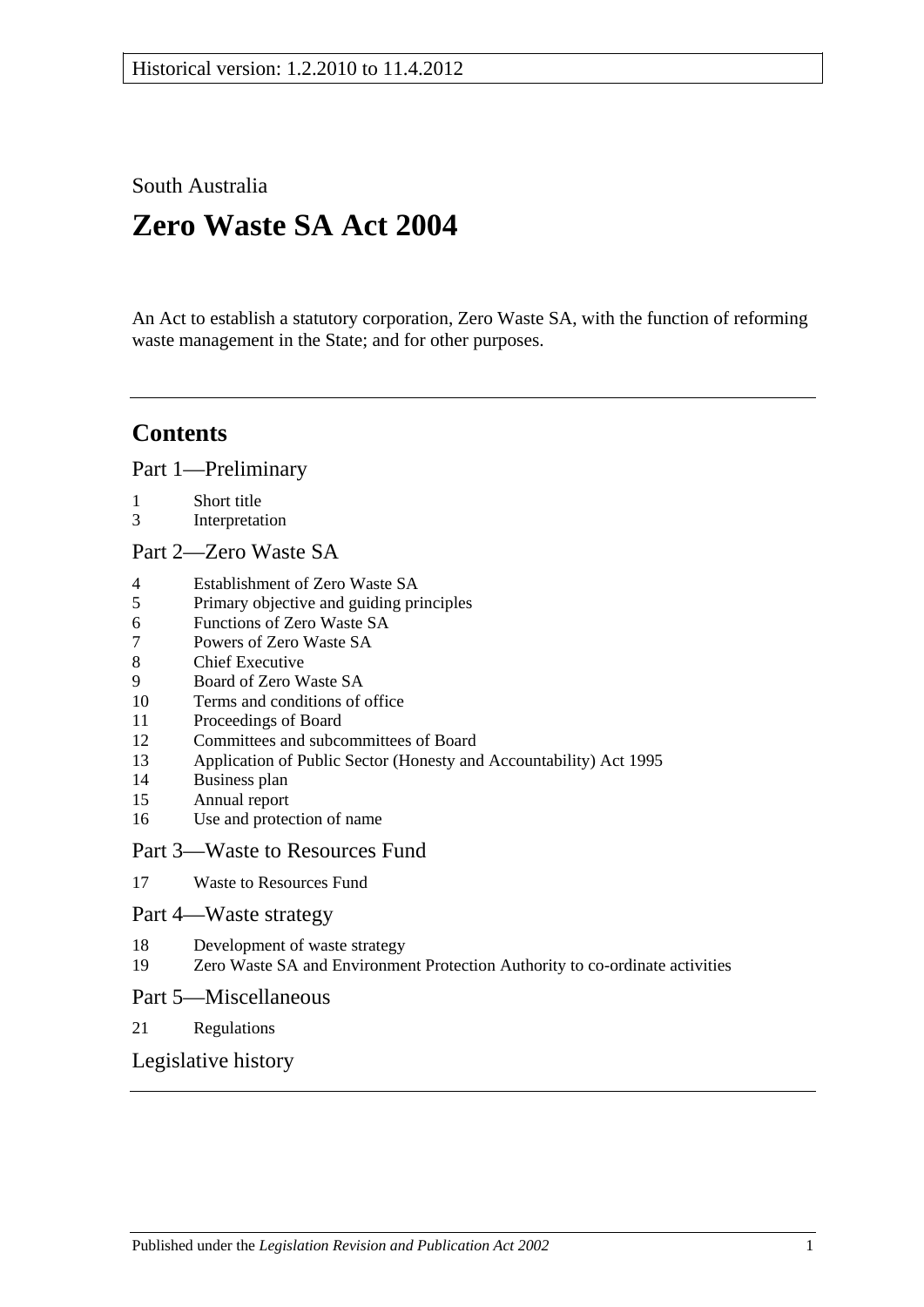### <span id="page-1-0"></span>**The Parliament of South Australia enacts as follows:**

# **Part 1—Preliminary**

#### <span id="page-1-1"></span>**1—Short title**

This Act may be cited as the *Zero Waste SA Act 2004*.

#### <span id="page-1-2"></span>**3—Interpretation**

(1) In this Act—

*appointed member* of the Board means a member of the Board appointed by the Governor;

*Board* means the Board of Zero Waste SA established as the governing body of Zero Waste SA under [section](#page-3-2) 9;

*waste* has the same meaning as in the *[Environment Protection Act](http://www.legislation.sa.gov.au/index.aspx?action=legref&type=act&legtitle=Environment%20Protection%20Act%201993) 1993*;

*waste management hierarchy*—see [subsection](#page-1-5) (2);

*waste strategy*—see [Part 4;](#page-8-2)

*Waste to Resources Fund*—see [Part 3;](#page-8-0)

*Zero Waste SA*—see [Part 2.](#page-1-3)

- <span id="page-1-5"></span>(2) In this Act, a reference to the *waste management hierarchy* is a reference to an order of priority for the management of waste in which—
	- (a) avoidance of the production of waste; and
	- (b) minimisation of the production of waste; and
	- (c) reuse of waste; and
	- (d) recycling of waste; and
	- (e) recovery of energy and other resources from waste; and
	- (f) treatment of waste to reduce potentially degrading impacts; and
	- (g) disposal of waste in an environmentally sound manner,

are pursued in order with, first, avoidance of the production of waste, and second, to the extent that avoidance is not reasonably practicable, minimisation of the production of waste, and third, to the extent that minimisation is not reasonably practicable, reuse of waste, and so on.

# <span id="page-1-3"></span>**Part 2—Zero Waste SA**

#### <span id="page-1-4"></span>**4—Establishment of Zero Waste SA**

- (1) *Zero Waste SA* is established.
- (2) Zero Waste SA—
	- (a) is a body corporate with perpetual succession and a common seal; and
	- (b) is capable of suing and being sued in its corporate name; and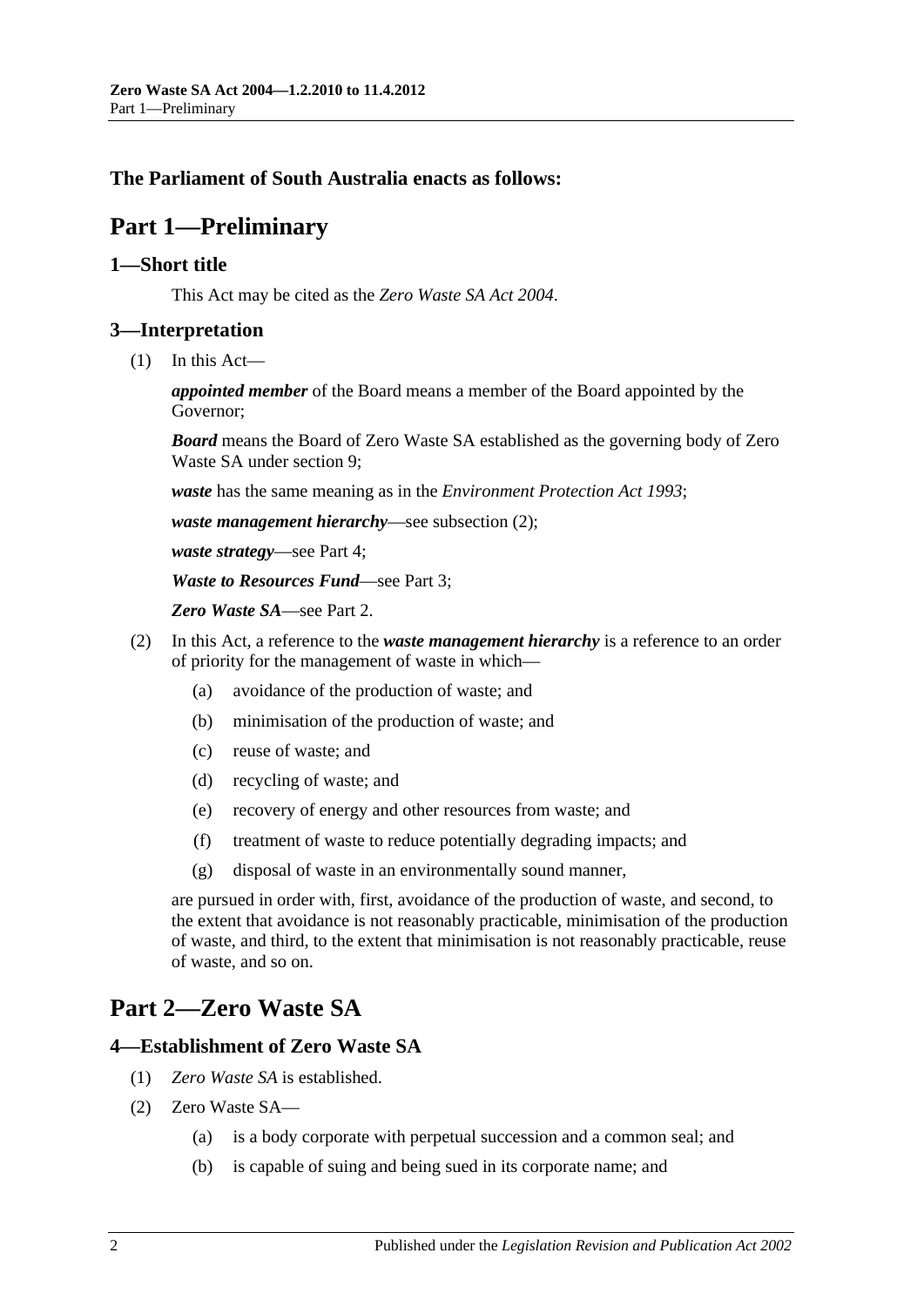- (c) is capable of acquiring, holding or dealing with real or personal property in its corporate name; and
- (d) has the functions and powers assigned or conferred by or under this Act.
- (3) Zero Waste SA is an instrumentality of the Crown and holds its property on behalf of the Crown.
- (4) In the exercise of its powers, functions or duties, Zero Waste SA is subject to the direction of the Minister except in relation to the making of a recommendation or report to the Minister.
- (5) Any direction given to Zero Waste SA by the Minister must be in writing.

#### <span id="page-2-0"></span>**5—Primary objective and guiding principles**

- (1) The primary objective of Zero Waste SA is to promote waste management practices that, as far as possible—
	- (a) eliminate waste or its consignment to landfill; and
	- (b) advance the development of resource recovery and recycling; and
	- (c) are based on an integrated strategy for the State.
- (2) Zero Waste SA, is, in the exercise of its functions, to be guided by—
	- (a) the waste management hierarchy; and
	- (b) the principles of ecologically sustainable development as set out in section 10 of the *[Environment Protection Act](http://www.legislation.sa.gov.au/index.aspx?action=legref&type=act&legtitle=Environment%20Protection%20Act%201993) 1993*; and
	- (c) best practice methods and standards in waste management; and
	- (d) the principle that government waste management policies should be developed through a process of open dialogue with local government, industry and the community in which local government, industry and the community are encouraged to contribute to decision making.

#### <span id="page-2-1"></span>**6—Functions of Zero Waste SA**

The functions of Zero Waste SA are—

- (a) to develop, co-ordinate and contribute to the implementation of government policy objectives in respect of—
	- (i) waste management for regions, industry sectors or material types; and
	- (ii) public and industry awareness and education in relation to waste management; and
	- (iii) programs for the prevention of litter and illegal dumping; and
	- (iv) market development for recovered resources and recycled material; and
- (b) to develop, adopt and administer the waste strategy for the State; and
- (c) to monitor and assess the adequacy of the waste strategy and its implementation; and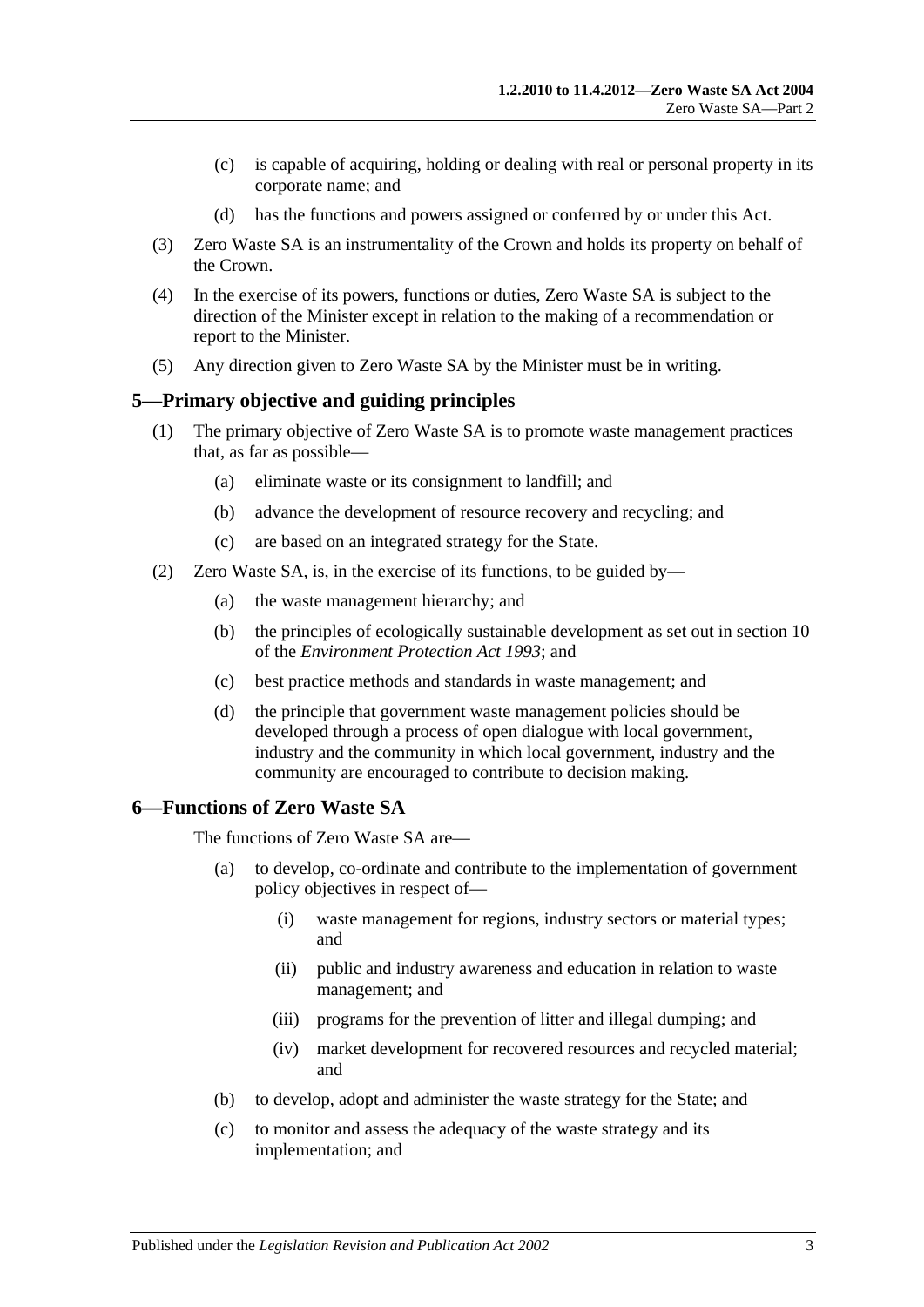- (d) to provide assistance to local councils with arrangements for regional waste management; and
- (e) to contribute to the development of waste management infrastructure, technologies and systems; and
- (f) to commission, support and collaborate on research into waste management practices and issues; and
- (g) to advise the Minister from time to time about the amount to be charged by way of the levy under section 113 of the *[Environment Protection Act](http://www.legislation.sa.gov.au/index.aspx?action=legref&type=act&legtitle=Environment%20Protection%20Act%201993) 1993*;
- (h) to advise the Minister about any matter referred to it by the Minister or any matter it sees fit to advise the Minister on in connection with its responsibilities under this Act; and
- (i) such other functions as may be conferred on it by this Act or any other Act, or as may be assigned to it by the Minister.

#### <span id="page-3-0"></span>**7—Powers of Zero Waste SA**

Zero Waste SA may exercise any powers that are necessary or expedient for, or incidental to, the performance of its functions and in particular—

- (a) may obtain expert or technical advice from a person on such terms and conditions as it thinks  $fit$  and
- (b) may, under an arrangement established by the Minister administering an administrative unit of the Public Service, make use of the services or staff of that administrative unit.

#### <span id="page-3-1"></span>**8—Chief Executive**

- (1) The office of Chief Executive of Zero Waste SA is established.
- (2) The Chief Executive is, subject to the control and direction of the Board, responsible for giving effect to the policies and decisions of the Board.
- (3) The Chief Executive will be appointed by the Governor, on conditions determined by the Governor, for a term, not exceeding 7 years, specified in the instrument of appointment and, at the expiration of a term of appointment, is eligible for re-appointment.
- <span id="page-3-3"></span>(4) The Governor may appoint a person (on terms and conditions determined by the Governor) to act in the office of Chief Executive of Zero Waste SA.
- (5) A person appointed to act in the office of the Chief Executive under [subsection](#page-3-3) (4)—
	- (a) may act in that office during a temporary absence of the Chief Executive or while the office of the Chief Executive is temporarily vacant; and
	- (b) has, while so acting, all the powers, duties and functions of the Chief Executive.

### <span id="page-3-2"></span>**9—Board of Zero Waste SA**

- (1) The Board of Zero Waste SA is established as the governing body of Zero Waste SA.
- (2) The Board is to consist of not less than 6 and not more than 10 members.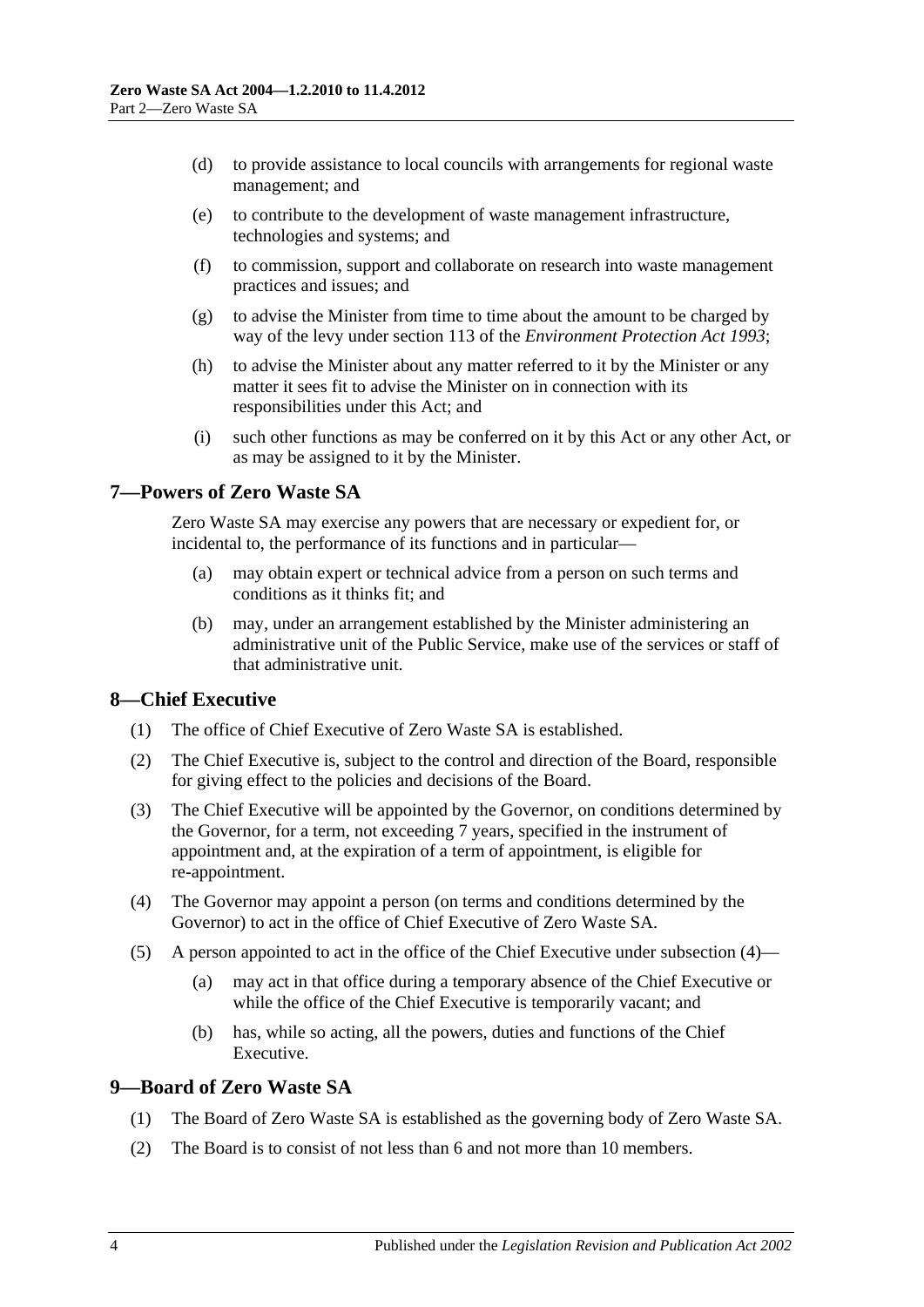- (3) The Chief Executive of Zero Waste SA is a member of the Board *ex officio* and the remaining members of the Board will be appointed by the Governor.
- (4) The Minister must consult with the Local Government Association, in accordance with the regulations, in relation to the selection of persons for appointment under this section.
- (5) One member of the Board must be a member of the Board of the Environment Protection Authority.
- (6) The Board's membership must include persons who together have, in the Governor's opinion, practical knowledge of, and experience in, the following areas:
	- (a) environmental sustainability, conservation and protection;
	- (b) local government;
	- (c) waste management industry or waste-related infrastructure development;
	- (d) regional affairs;
	- (e) economic, financial and risk management;
	- (f) advocacy on environmental matters on behalf of the community.
- (7) At least one member of the Board must be a woman and one a man.
- (8) The Governor may appoint a suitable person to be deputy of a member of the Board (other than the Chief Executive) and a person so appointed may act in the place of the member during any absence of the member.

#### <span id="page-4-0"></span>**10—Terms and conditions of office**

- (1) An appointed member of the Board is to be appointed for a term, not exceeding 2 years, specified in the instrument of appointment and is, on the expiration of a term of office, eligible for re-appointment.
- (2) An appointed member of the Board is entitled to such remuneration, allowances and expenses as may be determined by the Governor.
- <span id="page-4-1"></span>(3) The Governor may remove an appointed member of the Board from office for—
	- (a) misconduct; or
	- (b) neglect of duty; or
	- (c) incapacity to carry out satisfactorily the duties of his or her office; or
	- (d) failure to carry out satisfactorily the duties of his or her office.
- (4) An appointed member of the Board neglects his or her duty if the member fails to attend three consecutive meetings without the leave of the Board.
- (5) The office of an appointed member of the Board becomes vacant if the member—
	- (a) dies; or
	- (b) completes a term of office and is not reappointed; or
	- (c) resigns by written notice addressed to the Minister; or
	- (d) is removed from office by the Governor under [subsection](#page-4-1) (3).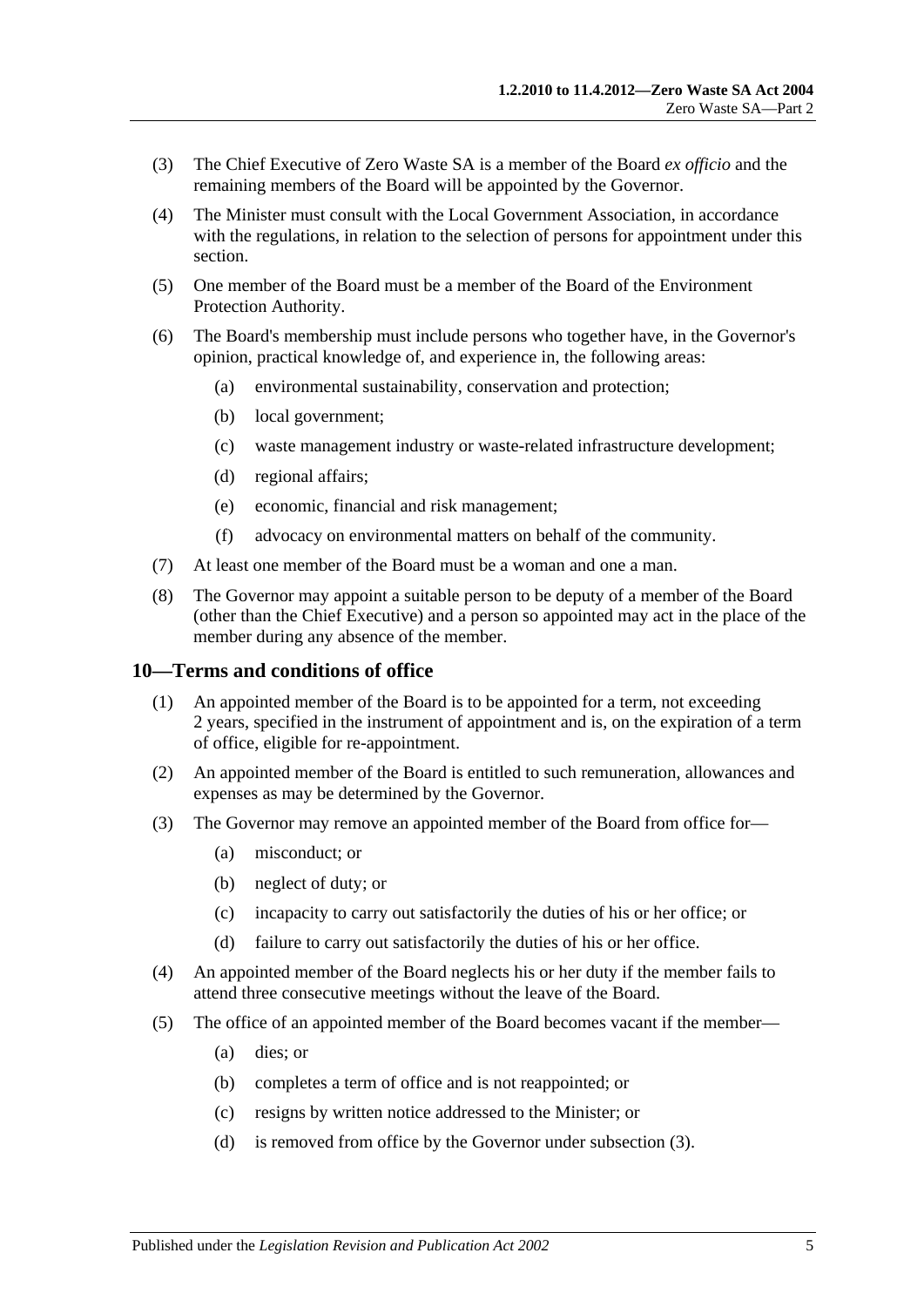(6) On the office of an appointed member of the Board becoming vacant, a person must be appointed in accordance with this Act to the vacant office.

#### <span id="page-5-2"></span><span id="page-5-0"></span>**11—Proceedings of Board**

- (1) The Governor will appoint a member of the Board to preside at meetings of the Board.
- (2) In the absence of the person appointed under [subsection](#page-5-2) (1) from a meeting of the Board, a member chosen by those present will preside.
- <span id="page-5-3"></span>(3) A quorum of the Board consists of half of the total number of its members (ignoring any fraction resulting from the division) plus one and no business may be transacted at such a meeting unless a quorum is present.
- (4) Subject to [subsection](#page-5-3) (3), the Board may act despite vacancies in its membership or a defect in appointment of a member.
- (5) A decision carried by a majority of the votes cast by the members present at a meeting is a decision of the Board.
- (6) Each member present at a meeting of the Board has one vote on a matter arising for decision and, if the votes are equal, the member presiding at the meeting may exercise a casting vote.
- (7) A telephone or video conference between members will, for the purposes of this section, be taken to be a meeting of the Board at which the participating members are present.
- (8) A proposed resolution of the Board becomes a valid decision of the Board despite the fact that it is not voted on at a meeting of the Board if—
	- (a) notice of the proposed resolution is given to all members in accordance with procedures determined by the Board; and
	- (b) a majority of the members express their concurrence in the proposed resolution by letter, facsimile transmission, e-mail or other written communication setting out the terms of the resolution.
- (9) The Board must have accurate minutes kept of its proceedings and make them available to all members of the Board.
- (10) A person who is not a member of the Board may be present during a meeting with the consent of the Board but not otherwise.
- (11) Subject to this Act, the Board may determine its own procedures.

#### <span id="page-5-4"></span><span id="page-5-1"></span>**12—Committees and subcommittees of Board**

- (1) The Board may establish committees or subcommittees as the Board thinks fit to advise Zero Waste SA on any aspect of its functions, or to assist Zero Waste SA in the performance of its functions.
- (2) A committee or subcommittee established under [subsection](#page-5-4) (1) may, but need not, consist of, or include, members of the Board.
- (3) The procedures to be observed in relation to the conduct of business of a committee or a subcommittee of the Board will be—
	- (a) as prescribed by regulation; or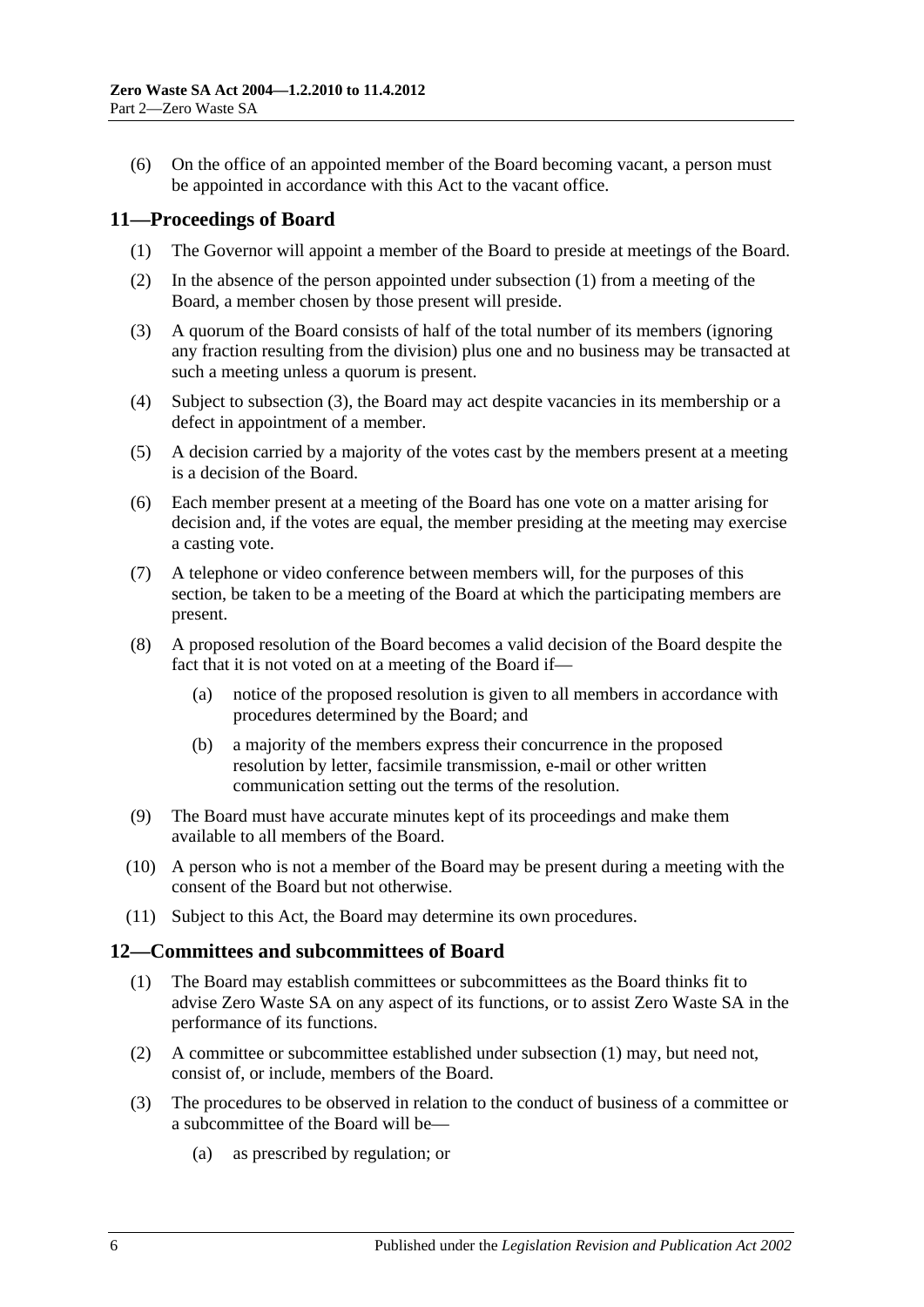- (b) insofar as the procedure is not prescribed by regulation—as determined by the Board; or
- (c) insofar as the procedure is not prescribed by regulation or determined by the Board—as determined by the relevant committee or subcommittee.

### <span id="page-6-0"></span>**13—Application of Public Sector (Honesty and Accountability) Act 1995**

The *[Public Sector \(Honesty and Accountability\) Act](http://www.legislation.sa.gov.au/index.aspx?action=legref&type=act&legtitle=Public%20Sector%20(Honesty%20and%20Accountability)%20Act%201995) 1995* applies to a member of a committee or subcommittee of the Board as if the committee or subcommittee were an advisory body and the Minister responsible for the administration of this Act were the relevant Minister.

#### <span id="page-6-1"></span>**14—Business plan**

- (1) Zero Waste SA must, at least one month before the beginning of each financial year, submit a business plan to the Minister for approval.
- (2) A business plan must—
	- (a) set out Zero Waste SA's major projects, and its goals and priorities with respect to the full range of Zero Waste SA's functions, for the next 3 financial years; and
	- (b) set out Zero Waste SA's budget for the next financial year (including estimates of its income and expenditure for that period); and
	- (c) conform with any requirements of the Minister as to the form of the plan and any other matters to be addressed by the plan.
- (3) The Minister may approve a business plan submitted under this section with or without modification.
- (4) If a business plan is not approved by the Minister (with or without modification) before the commencement of the period to which it relates, Zero Waste SA may proceed as if it were approved (but is bound by any modifications subsequently required by the Minister).
- (5) Zero Waste SA may, at any time, submit a variation of its business plan to the Minister for the Minister's approval (which may be with or without modification).
- (6) Zero Waste SA must ensure that its business plan, as last approved under this section, is available for public inspection on a website and at its principal place of business during normal office hours.
- (7) In this section—

*financial year* means—

- (a) the period starting from a date specified by the Minister and ending on 30 June following the commencement of this section; or
- (b) a succeeding period of 12 months commencing on 1 July.

#### <span id="page-6-2"></span>**15—Annual report**

(1) Zero Waste SA must, on or before 30 September in each year, present a report to the Minister on Zero Waste SA's operations during the previous financial year.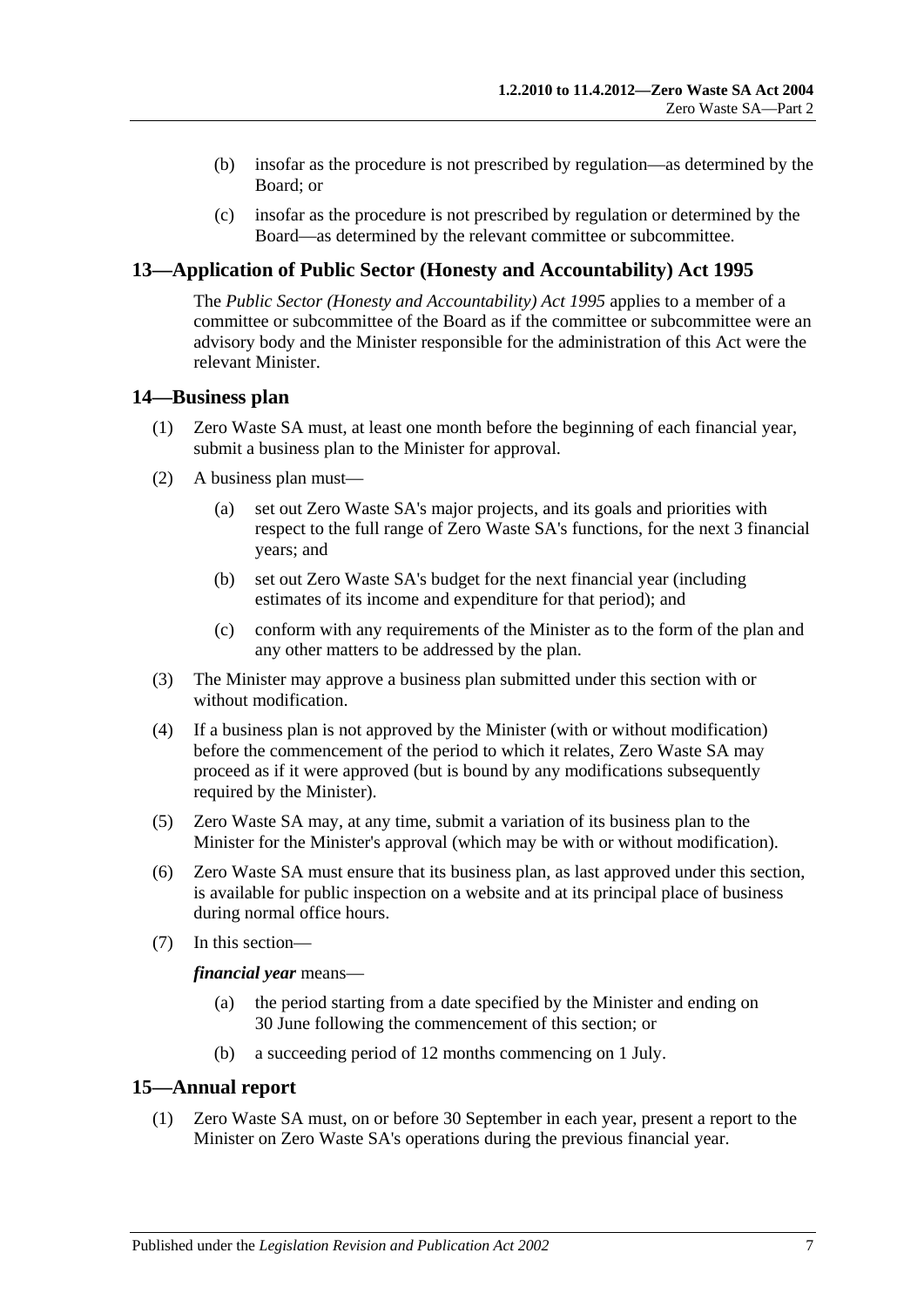- (2) A report under this section must include—
	- (a) an audited statement of the income and expenditure of the Waste to Resources Fund, together with details of the items of income and expenditure of the Fund, for the period to which the report relates; and
	- (b) any direction given to Zero Waste SA by the Minister during the period to which the report relates; and
	- (c) details of the co-ordination of activities by Zero Waste SA and the Environment Protection Authority during the period to which the report relates; and
	- (d) an assessment of the adequacy of the waste strategy and its implementation during the period to which the report relates according to the criteria and methods established in the strategy.
- (3) The Minister must, within 12 sitting days after receipt of a report under this section, cause copies of the report to be laid before each House of Parliament.

#### <span id="page-7-0"></span>**16—Use and protection of name**

- (1) Zero Waste SA has a proprietary interest in—
	- (a) the name "Zero Waste"; and
	- (b) the name "Zero Waste SA"; and
	- (c) any other name prescribed by regulation for the purposes of this section.
- (2) A person must not, without the consent of Zero Waste SA in the course of a trade or business, use a name in which Zero Waste SA has a proprietary interest under this section for the purpose of promoting the sale of services or the provision of any benefits.

Maximum penalty: \$20 000.

- (3) A consent under this section—
	- (a) may be given with or without conditions (including conditions requiring payment to Zero Waste SA); and
	- (b) must be given in writing addressed to the applicant for the consent; and
	- (c) may be revoked by Zero Waste SA for a breach of a condition by notice in writing given personally or by post to a person who has the benefit of the consent.
- <span id="page-7-1"></span>(4) The Supreme Court may, on the application of Zero Waste SA, grant an injunction to restrain a breach of this section.
- <span id="page-7-2"></span>(5) The court by which a person is convicted of an offence against this section may, on the application of Zero Waste SA, order the convicted person to pay compensation of an amount fixed by the court to Zero Waste SA.
- (6) [Subsections](#page-7-1) (4) and [\(5\)](#page-7-2) do not derogate from any civil remedy that may be available to Zero Waste SA apart from those subsections.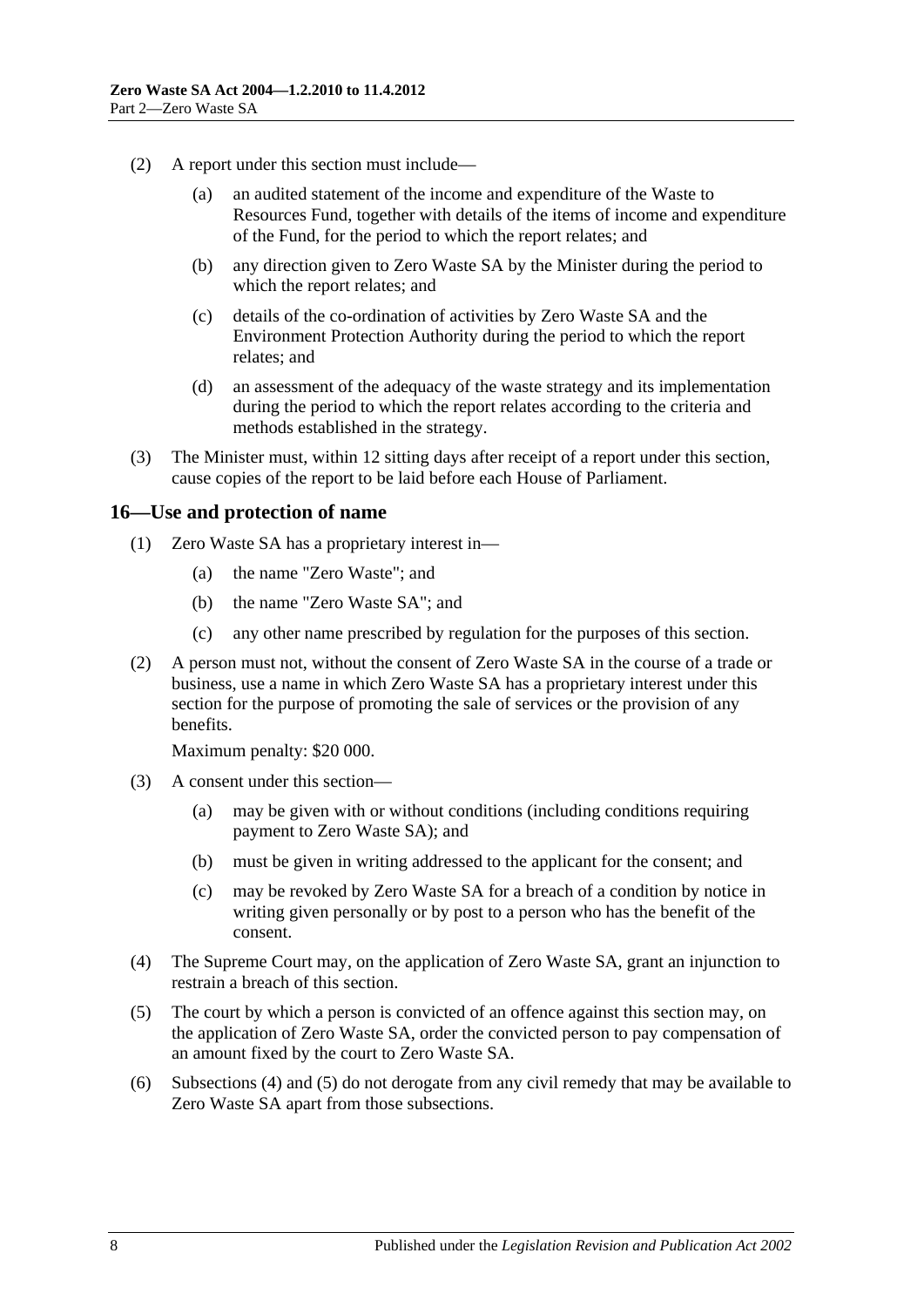# <span id="page-8-0"></span>**Part 3—Waste to Resources Fund**

#### <span id="page-8-1"></span>**17—Waste to Resources Fund**

- (1) The *Waste to Resources Fund* is established.
- (2) The Fund must be kept as directed by the Treasurer.
- (3) The Fund is to consist of the following money:
	- (a) 50 per cent, or such greater percentage as may be prescribed, of the amount paid by waste depot licence holders by way of levy under section 113 of the *[Environment Protection Act](http://www.legislation.sa.gov.au/index.aspx?action=legref&type=act&legtitle=Environment%20Protection%20Act%201993) 1993* in respect of solid waste received at the depots;
	- (b) any money appropriated by Parliament for the purposes of the Fund;
	- (c) any money paid into the Fund at the direction or with the approval of the Minister and the Treasurer;
	- (d) any money received by way of grant, gift or bequest for the purposes of the Fund;
	- (e) any income from investment of money belonging to the Fund;
	- (f) any money paid into the Fund under any other Act.
- (4) The Minister must, at least annually, review the adequacy of the amount paid into the Fund under subsection (3)(a).
- (5) The Fund may be applied by Zero Waste SA (without further appropriation than this subsection) in accordance with the business plan or in any other manner authorised by the Minister for the purposes of this Act.
- (6) Zero Waste SA may, with the approval of the Treasurer, invest in a manner approved by the Treasurer any of the money belonging to the Fund that is not immediately required for the purposes of the Fund.

# <span id="page-8-2"></span>**Part 4—Waste strategy**

#### <span id="page-8-3"></span>**18—Development of waste strategy**

- (1) Zero Waste SA is to develop a waste strategy for the State.
- (2) A waste strategy—
	- (a) is to include objectives, principles and priorities of Zero Waste SA for the management of waste generated or disposed of in the State; and
	- (b) is to include analysis of waste generation levels and waste management practices; and
	- (c) is, as a result of the analysis undertaken, to include targets or goals for—
		- (i) waste reduction; and
		- (ii) the diversion of waste from landfill disposal; and
		- (iii) waste collection, transport and disposal; and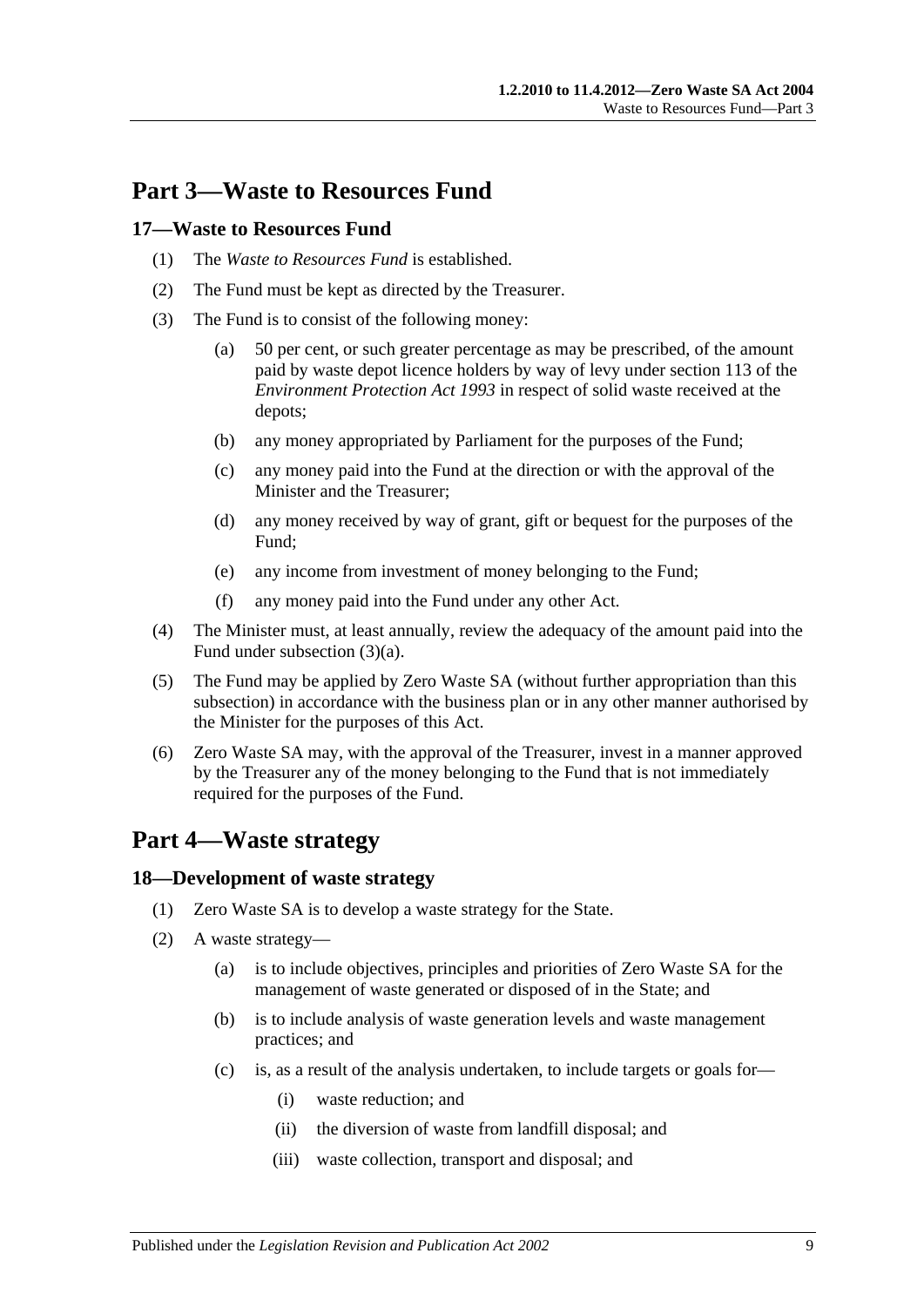- (iv) public and industry awareness and education programs; and
- (v) research; and
- (d) is to identify—
	- (i) the means of implementation of the targets or goals; and
	- (ii) any obstacles or potential obstacles to the implementation of the targets or goals; and
	- (iii) any significant risks associated with the implementation of the targets or goals; and
- (e) is to establish criteria and methods for assessing the adequacy of the strategy and its implementation.
- (3) A waste strategy does not take effect until it is adopted by Zero Waste SA.
- (4) Before adopting a waste strategy, Zero Waste SA must—
	- (a) cause copies of the proposed waste strategy to be sent to the Minister and, as prescribed, State and local government bodies; and
	- (b) cause notice of the proposed strategy to be published in a newspaper circulating throughout the State; and
	- (c) cause copies of the proposed strategy to be made available for public inspection on a website and at its principal place of business during normal office hours; and
	- (d) allow a period of at least 8 weeks for consultation with State and local government bodies and written submissions from the public on the proposed strategy; and
	- (e) take into consideration the views and submissions gathered through that process.
- (5) The first waste strategy is to be adopted within 12 months after the establishment of Zero Waste SA or at a time directed by the Minister.
- (6) Subsequent waste strategies, to replace existing waste strategies, are to be developed at intervals of not more than 5 years or at a time directed by the Minister.
- (7) Zero Waste SA must ensure that the current waste strategy is available for public inspection on a website and at its principal place of business during normal office hours.

#### <span id="page-9-0"></span>**19—Zero Waste SA and Environment Protection Authority to co-ordinate activities**

Zero Waste SA and the Environment Protection Authority are required to co-ordinate their activities for the development and implementation of waste strategies under this Part.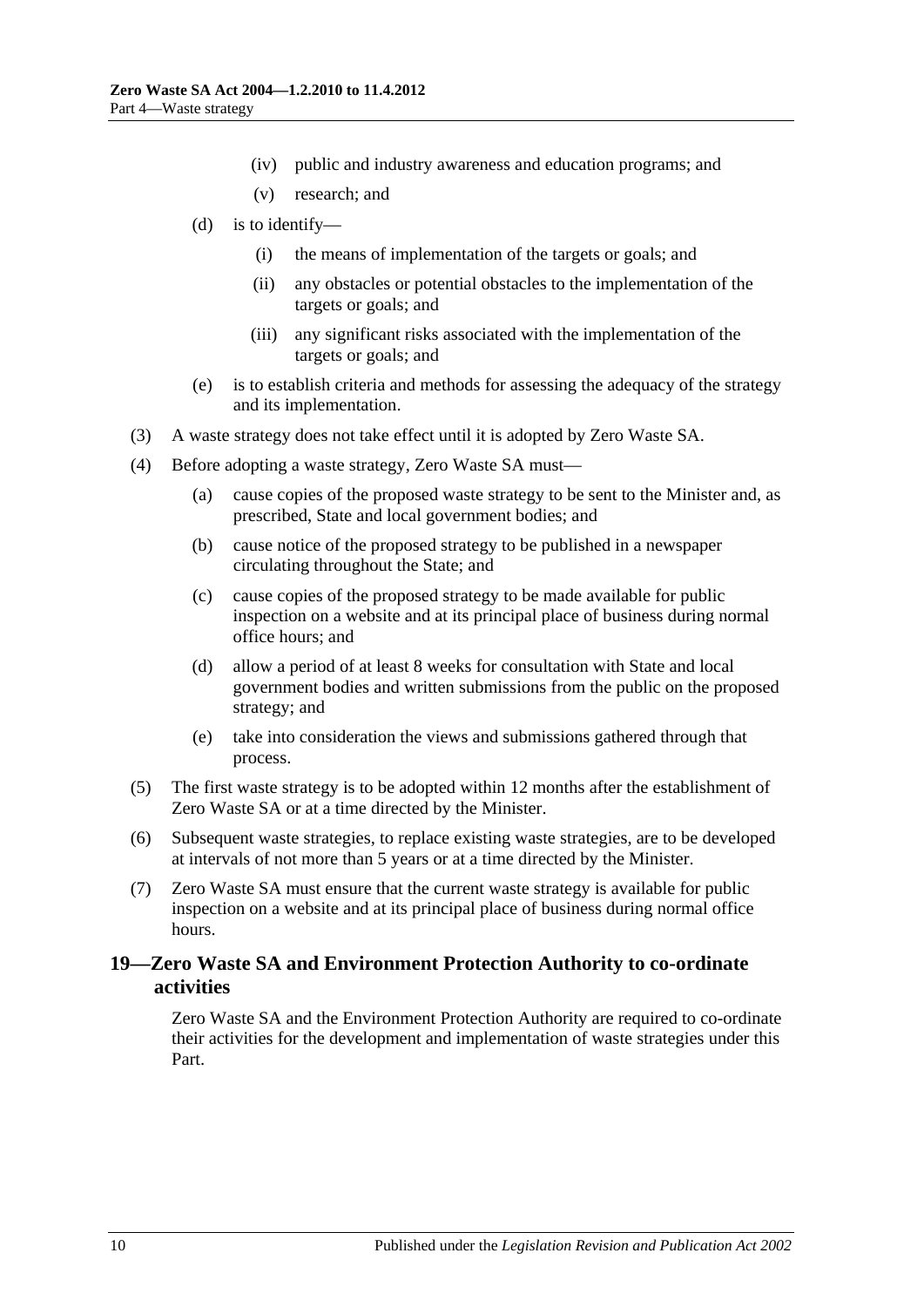# <span id="page-10-0"></span>**Part 5—Miscellaneous**

### <span id="page-10-1"></span>**21—Regulations**

The Governor may make such regulations as are contemplated by, or as are necessary or expedient for the purposes of, this Act.